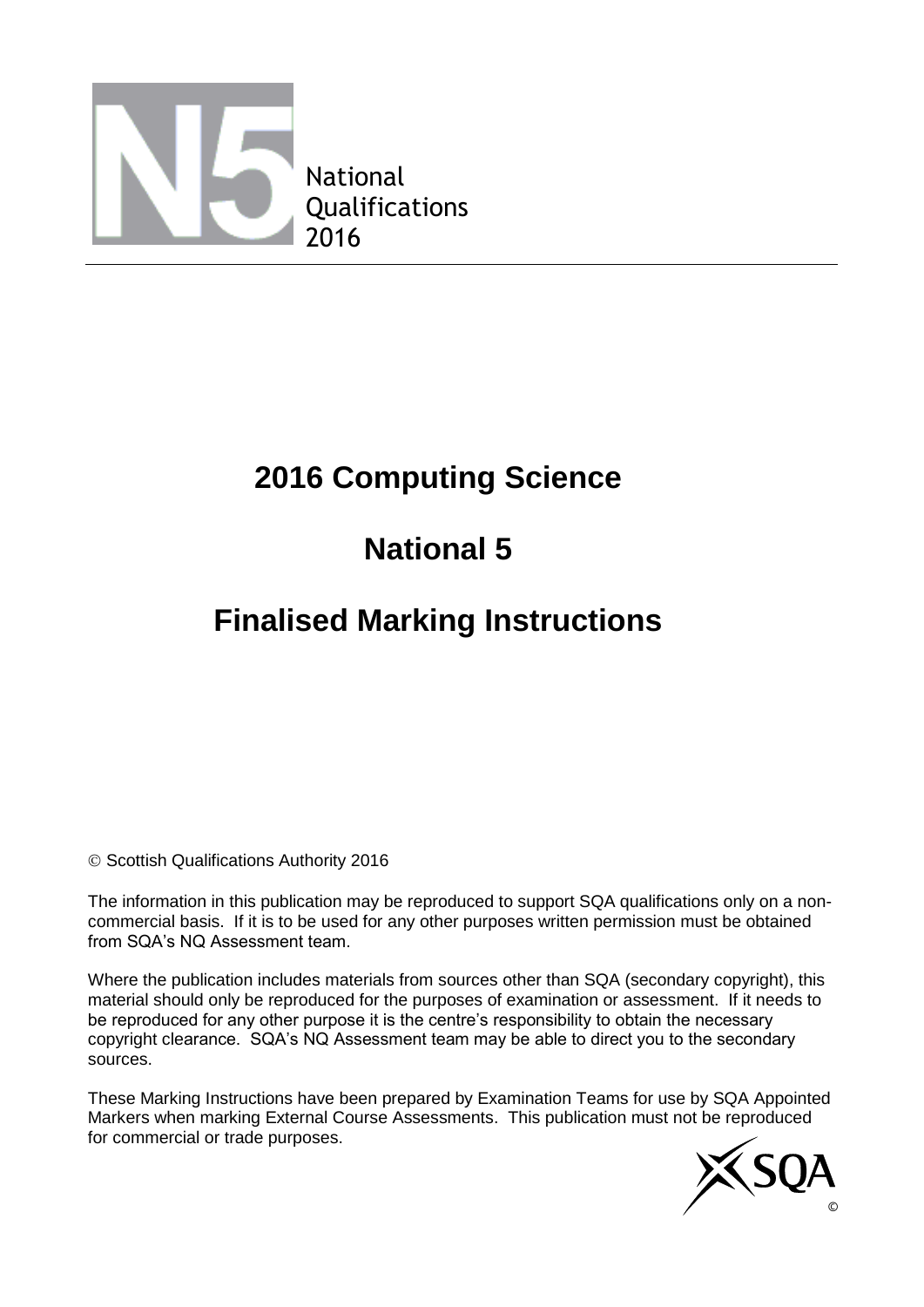#### **General Marking Principles for National 5 Computing Science**

*This information is provided to help you understand the general principles you must apply when marking candidate responses to questions in this Paper. These principles must be read in conjunction with the detailed marking instructions, which identify the key.*

- **(a)** Marks for each candidate response must always be assigned in line with these General Marking Principles and the Detailed Marking Instructions for this assessment.
- **(b)** Marking should always be positive. This means that, for each candidate response, marks are accumulated for the demonstration of relevant skills, knowledge and understanding: they are not deducted from a maximum on the basis of errors or omissions.
- **(c)** If a specific candidate response does not seem to be covered by either the principles or detailed Marking Instructions, and you are uncertain how to assess it, you must seek guidance from your Team Leader.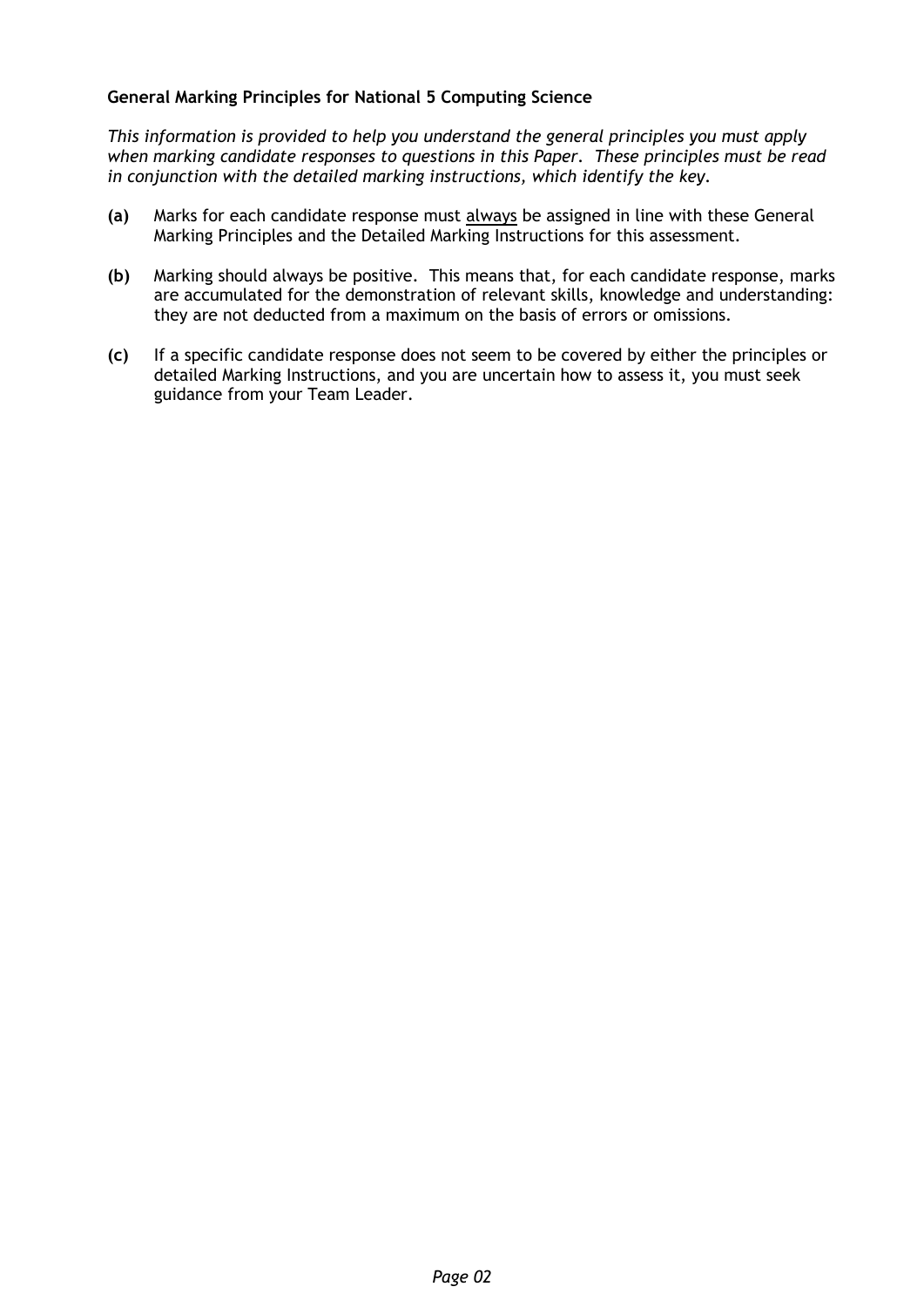### **Marking Instructions for each question**

| Question |  |  | <b>Expected Answer(s)</b> | Max<br>Mark | <b>Additional Guidance</b> |
|----------|--|--|---------------------------|-------------|----------------------------|
|          |  |  | 11100011                  |             | Must be an 8 bit number.   |

| <b>Additional Guidance</b><br><b>Expected Answer(s)</b><br>Question<br>Max<br><b>Mark</b>                                                                                                                                                                                                                              |  |
|------------------------------------------------------------------------------------------------------------------------------------------------------------------------------------------------------------------------------------------------------------------------------------------------------------------------|--|
| Easier to edit/maintain<br>Answer must imply that editing (or<br>later maintenance) is easier with<br>readable code.<br>or<br>Answer must indicate that<br>Another programmer can<br>understand the code<br>readability of code is to aid other<br>peoples' understanding and not<br>the writer's own understanding of |  |

| Question |  | <b>Expected Answer(s)</b>     | Max<br><b>Mark</b> | <b>Additional Guidance</b>                                                                                                                                    |
|----------|--|-------------------------------|--------------------|---------------------------------------------------------------------------------------------------------------------------------------------------------------|
| 3.       |  | The database cannot be edited |                    | Answer could include examples:<br>wouldn't be able to add<br>tables/records/fields<br>wouldn't be able to edit<br>data<br>wouldn't be able to delete<br>data. |

| Question |  |  | <b>Expected Answer(s)</b>                                                                                                                                                      | Max<br><b>Mark</b> | <b>Additional Guidance</b>                    |
|----------|--|--|--------------------------------------------------------------------------------------------------------------------------------------------------------------------------------|--------------------|-----------------------------------------------|
| 4.       |  |  | Any one from:<br>no typing error/human error<br>only one can be selected<br>limits possible inputs<br>appropriate input when no<br>keyboard, for example<br>touchscreen device |                    | Do not allow 'easier' with no<br>explanation. |

|    | Question |  | <b>Expected Answer(s)</b> | Max<br><b>Mark</b> | <b>Additional Guidance</b>                                                                                                                                                              |
|----|----------|--|---------------------------|--------------------|-----------------------------------------------------------------------------------------------------------------------------------------------------------------------------------------|
| 5. |          |  | To store data temporarily |                    | Data could refer to an address, a<br>value or an instruction.<br>'Temporary' must be either stated<br>or implied (for example "while<br>processing") to distinguish answer<br>from RAM. |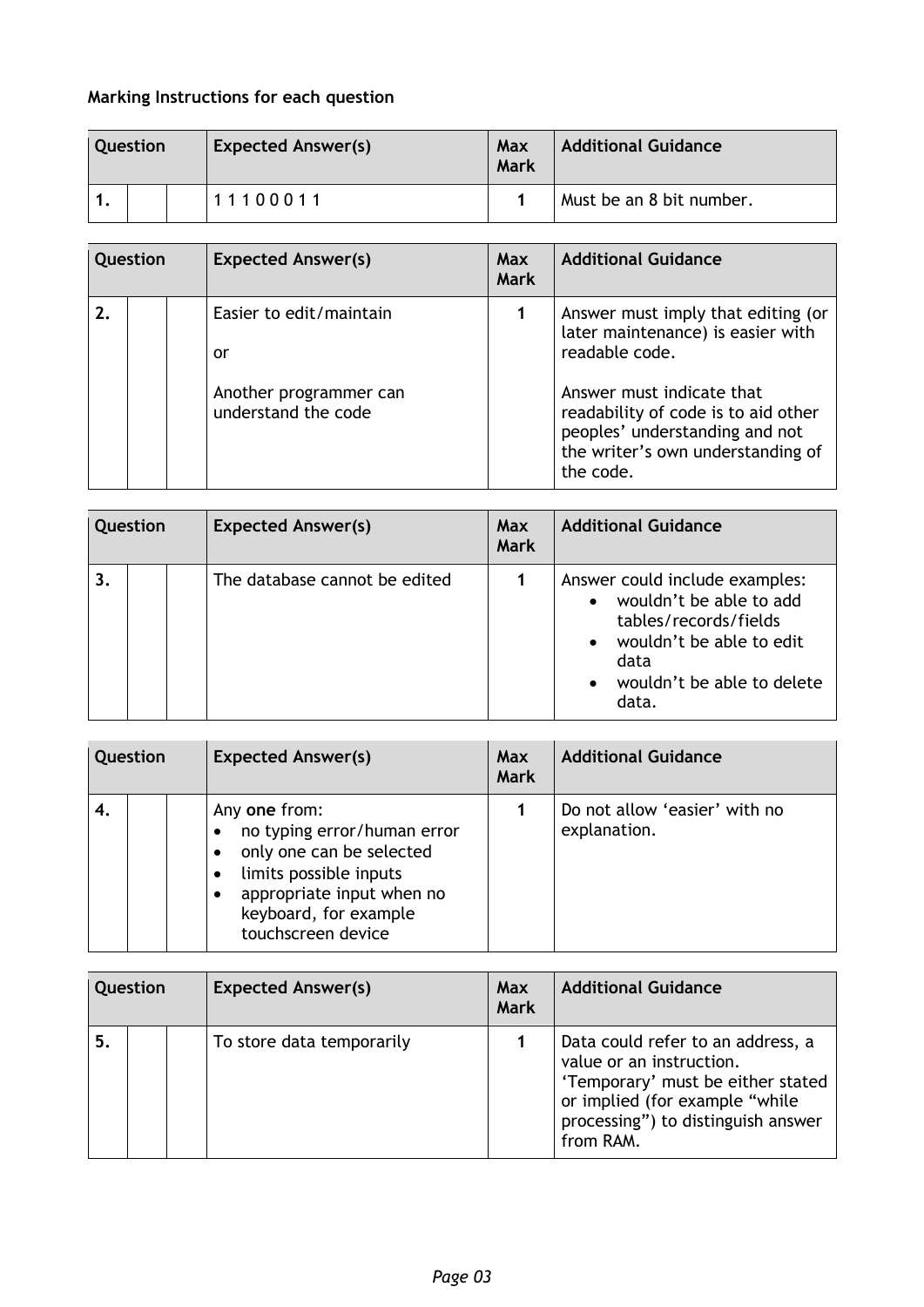| Question | <b>Expected Answer(s)</b>                                                                                                                                                                                                                                                                              | <b>Max</b><br>Mark | <b>Additional Guidance</b>                                                                                                                                                                                                                                                                                                                    |
|----------|--------------------------------------------------------------------------------------------------------------------------------------------------------------------------------------------------------------------------------------------------------------------------------------------------------|--------------------|-----------------------------------------------------------------------------------------------------------------------------------------------------------------------------------------------------------------------------------------------------------------------------------------------------------------------------------------------|
| 6.       | Any two<br>Firewall<br>Spam killer<br>Spyware protection<br>Malware protection (Trojan)<br>$\bullet$<br>Biometric (software)<br>Email protection<br>Parental control<br>Privacy<br>٠<br>Phishing protection<br>Encryption (software)<br>Password manager<br><b>Backup</b><br>Social network protection | $\overline{2}$     | Not 'virus protection' as this is<br>given in question.<br>Other answers may be acceptable.<br>Note - If candidates write simply<br>"spyware", "malware", "phishing"<br>these would not be accepted as<br>the security suite should be<br>preventing these. This should be<br>indicated in candidate's answer,<br>for example "anti"-spyware. |

| Question |  | <b>Expected Answer(s)</b>                                                             | Max<br><b>Mark</b> | <b>Additional Guidance</b>                                                                                                                                                        |
|----------|--|---------------------------------------------------------------------------------------|--------------------|-----------------------------------------------------------------------------------------------------------------------------------------------------------------------------------|
|          |  | phishing<br>• malware\spyware<br>hacking<br>$\bullet$<br>virus<br>trojan<br>$\bullet$ | $\mathbf{2}$       | Description of bullet points is<br>acceptable.<br>Candidates could also refer to<br>gaining information from paper<br>documents or personal device<br>theft (phone, laptops etc). |

| Question |  | <b>Expected Answer(s)</b> | Max<br><b>Mark</b> | <b>Additional Guidance</b>                                                                                                                     |
|----------|--|---------------------------|--------------------|------------------------------------------------------------------------------------------------------------------------------------------------|
| 8.       |  | Expert                    |                    | Candidate may imply expert.<br>Accept examples like:<br>experienced<br>$\bullet$<br>programmer<br>٠<br>advanced<br>$\bullet$<br>administrator. |

| Question |  | <b>Expected Answer(s)</b>                                                                                                                                                                                                                             | <b>Max</b><br><b>Mark</b> | <b>Additional Guidance</b>                                                                                                                                                                                                                                                                                   |
|----------|--|-------------------------------------------------------------------------------------------------------------------------------------------------------------------------------------------------------------------------------------------------------|---------------------------|--------------------------------------------------------------------------------------------------------------------------------------------------------------------------------------------------------------------------------------------------------------------------------------------------------------|
| 9.       |  | All three bullets for 2 marks:<br>program loops/ program<br>repeats lines 3 and 4 /<br>program checks condition<br>a message is displayed<br>another temperature reading<br>is taken<br>Any two bullets for 1 mark.<br>One or zero bullets, no marks. | $2^{\circ}$               | Candidate can imply loop through<br>an idea of repetition (for example<br>- "until temperature is greater<br>than 82" or "until" or "while")<br>Note - Candidate must "explain"<br>what the code does. If they<br>simply copy the code into their<br>answer they should not be<br>awarded that bullet point. |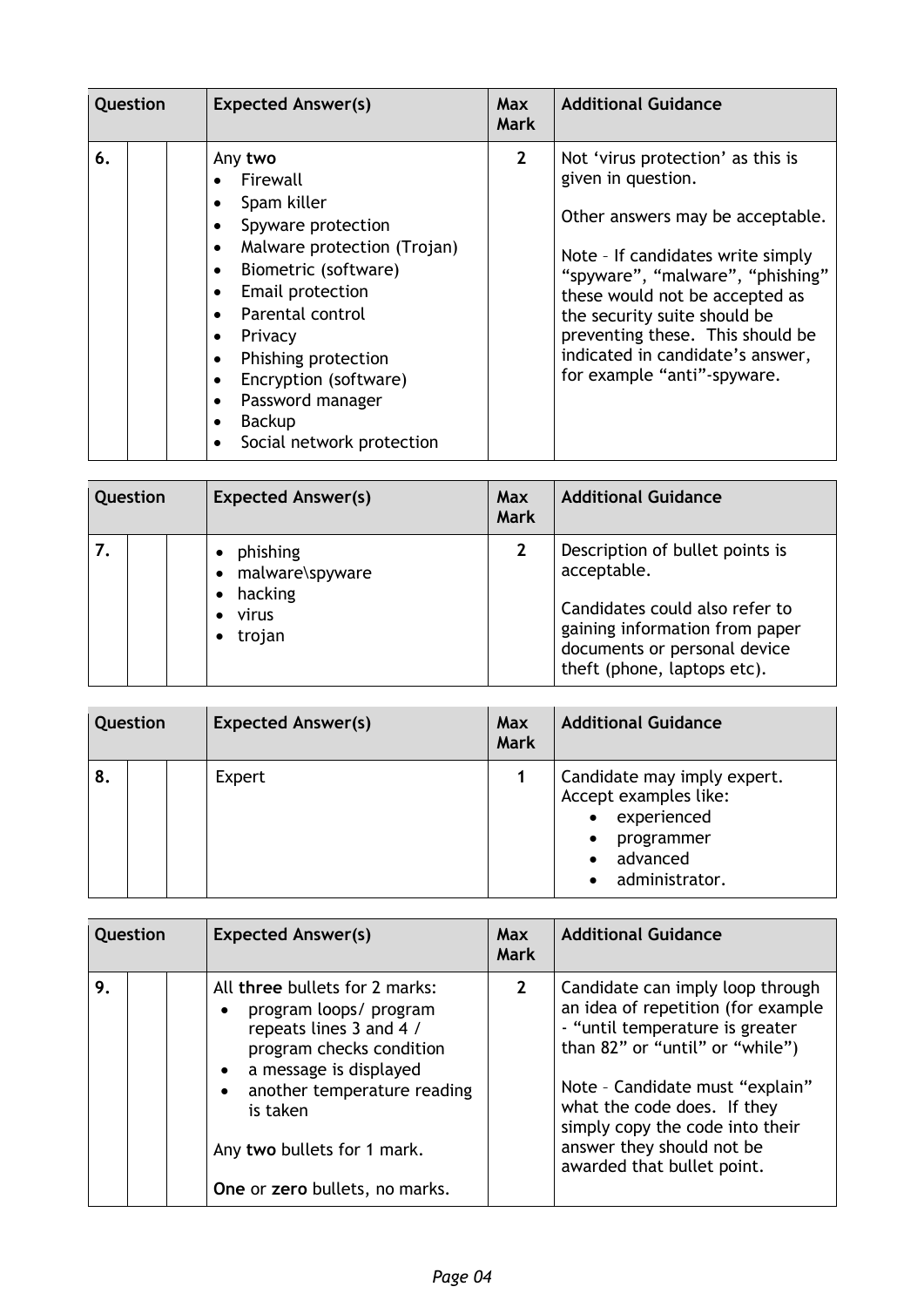| <b>Question</b> |  |  | <b>Expected Answer(s)</b> | Max<br>Mark | <b>Additional Guidance</b> |
|-----------------|--|--|---------------------------|-------------|----------------------------|
| 10.             |  |  | Search or Query           |             |                            |

|     | Question | <b>Expected Answer(s)</b>                | Max<br><b>Mark</b> | <b>Additional Guidance</b>                                                                                                                                          |
|-----|----------|------------------------------------------|--------------------|---------------------------------------------------------------------------------------------------------------------------------------------------------------------|
| 11. |          | 1. Compiler (1)<br>Interpreter (1)<br>2. |                    | Must also accept 'Interpreter' for<br>the first answer as an interpreted<br>program would stop to report an<br>error and that would be "the end<br>of translation". |

| Question |  | <b>Expected Answer(s)</b>                                                     | Max<br><b>Mark</b> | <b>Additional Guidance</b>                                                                                                                                                                    |
|----------|--|-------------------------------------------------------------------------------|--------------------|-----------------------------------------------------------------------------------------------------------------------------------------------------------------------------------------------|
| 12.      |  | One mark each for:<br>loop 16 times<br>input of time from user inside<br>loop |                    | No formal syntax is required as<br>candidates can write answer in<br>"pseudocode".<br>For the concept of looping through<br>elements of an array award 1 mark<br>in place of 'loop 16 times'. |

| Question |  | <b>Expected Answer(s)</b>                                                                                                                                                                                                                                                                                                                                                                                                                                                                                                                                 | <b>Max</b><br><b>Mark</b> | <b>Additional Guidance</b>                                                                                                                                                                                                                                                                                                                                                                                    |
|----------|--|-----------------------------------------------------------------------------------------------------------------------------------------------------------------------------------------------------------------------------------------------------------------------------------------------------------------------------------------------------------------------------------------------------------------------------------------------------------------------------------------------------------------------------------------------------------|---------------------------|---------------------------------------------------------------------------------------------------------------------------------------------------------------------------------------------------------------------------------------------------------------------------------------------------------------------------------------------------------------------------------------------------------------|
| 13.      |  | Description of two problems and<br>improvements from poor<br>navigation list below:<br>navigation in two different<br>places<br>navigation not labelled<br>$\bullet$<br>correctly (buttons along top,<br>'radio buttons', 'check boxes',<br>'new' button, 'arrow' button)<br>no indication of which page<br>$\bullet$<br>$(1,2,3,4,5)$ the user is<br>currently on<br>no indication where login will<br>take you<br>One mark for each problem and<br>improvement required.<br>If candidate states two problems<br>without improvements award one<br>mark. | $2^{\circ}$               | Could also include answers<br>regarding aspects of good<br>navigation missing from diagram:<br>search bar<br>breadcrumb<br>page heading<br>Could also discuss the<br>effectiveness of the user interface<br>relating to navigation (for example<br>icon size).<br>Note - If candidate gives a solution<br>and doing this implies where the<br>problems are, award a mark (two<br>such solutions = $2$ marks). |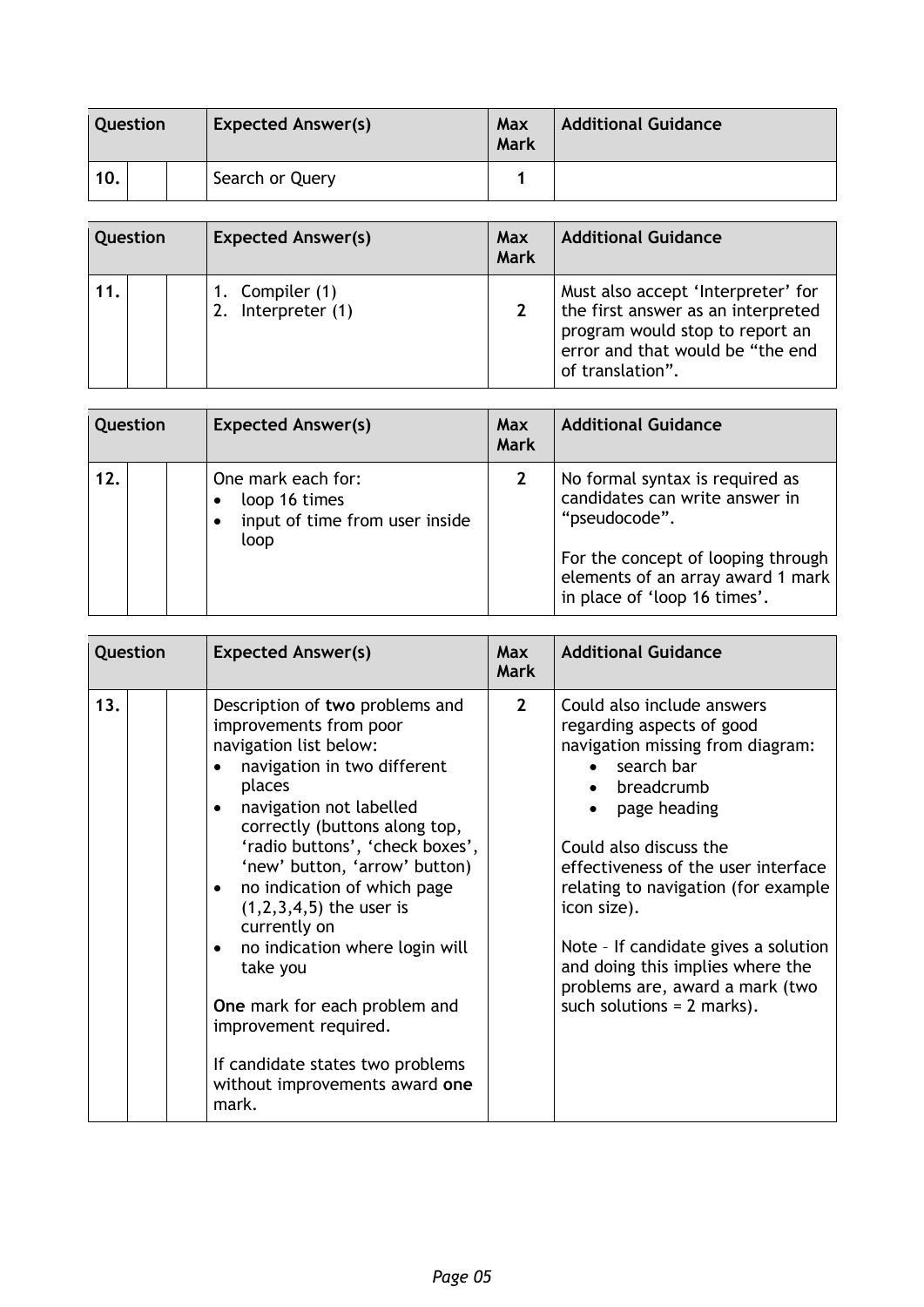| <b>Question</b> |  |  | <b>Expected Answer(s)</b> | Max<br><b>Mark</b> | <b>Additional Guidance</b> |
|-----------------|--|--|---------------------------|--------------------|----------------------------|
| 14.             |  |  | Peer to Peer or P2P       |                    | Also allow "open" network. |

|     | Question |      | <b>Expected Answer(s)</b>                                                                                                                                                                   | <b>Max</b><br><b>Mark</b> | <b>Additional Guidance</b>                                                                                                                                                  |
|-----|----------|------|---------------------------------------------------------------------------------------------------------------------------------------------------------------------------------------------|---------------------------|-----------------------------------------------------------------------------------------------------------------------------------------------------------------------------|
| 15. | (a)      |      | Any one from<br>Route ID data value is not<br>unique<br>Cannot identify one row in the<br>$\bullet$<br>table using Route ID data value                                                      | 1                         |                                                                                                                                                                             |
|     | (b)      |      | Any two problems from:<br>data duplication<br>$\bullet$<br>inconsistency of data<br>٠<br>update anomalies<br>$\bullet$                                                                      | $\overline{2}$            | Allow descriptions of terminology<br>or consequences of a problem (for<br>example, searching would be<br>difficult).                                                        |
|     | (c)      |      | Relational (database)<br><b>OR</b><br>Linked (tables)                                                                                                                                       | 1                         |                                                                                                                                                                             |
|     | (d)      |      | <b>Text</b>                                                                                                                                                                                 | 1                         |                                                                                                                                                                             |
|     | (e)      | (i)  | Any one from<br>restricted (choice)<br>presence check                                                                                                                                       | 1                         |                                                                                                                                                                             |
|     |          | (ii) | Exceptional(1 mark):<br>any value less than 1 or<br>$\bullet$<br>any value greater than 6 or<br>٠<br>any real value<br>any example of text value<br>Extreme(1 mark):<br>1<br><b>OR</b><br>6 | $\overline{2}$            |                                                                                                                                                                             |
|     | (f)      |      | Two fields in correct order with<br>sorting direction<br>Price ascending<br>Depart ascending                                                                                                | $\overline{2}$            | Accept a description of ascending.<br>Award 1 mark for two fields (with<br>the correct direction) written in<br>wrong order:<br>"depart ascending then price<br>ascending". |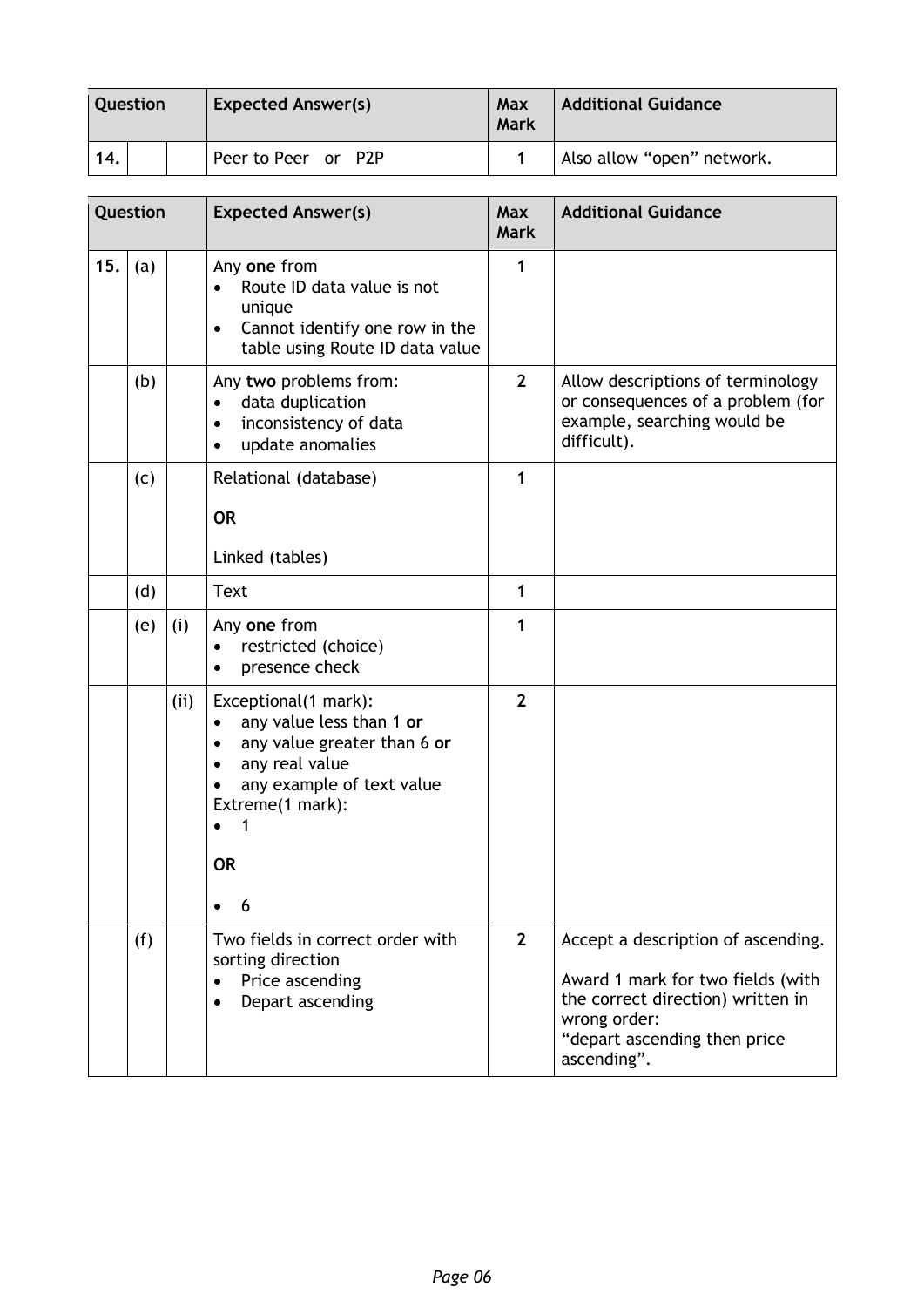| Question |     | <b>Expected Answer(s)</b>                                                                                                                                                                                                      | <b>Max</b><br><b>Mark</b> | <b>Additional Guidance</b>                                                                                                                                                                                                                                                                                                                                                                                     |
|----------|-----|--------------------------------------------------------------------------------------------------------------------------------------------------------------------------------------------------------------------------------|---------------------------|----------------------------------------------------------------------------------------------------------------------------------------------------------------------------------------------------------------------------------------------------------------------------------------------------------------------------------------------------------------------------------------------------------------|
| 16.      | (a) | Design or code should include the<br>following bullet points for 1 mark<br>each:<br>$\bullet$ loop<br>• loop condition<br>• user input, numTwo re-entered<br>after condition (or within<br>loopuntil)<br>error message to user | $\overline{\mathbf{4}}$   | Do not accept any condition as the<br>condition must be correct in<br>context of candidates answer.<br>For example:<br>If candidate uses a conditional<br>loop the condition should be<br>either:<br>loop until - numTwo > numOne<br>while loop - $numTwo \leq numOne)$<br>If candidate does not use a loop<br>but uses an IF statement check<br>then mark the IF condition. Check<br>the condition carefully. |
|          | (b) | Character (char)                                                                                                                                                                                                               | 1                         | Accept 'string' as you can store a<br>string of 1 character.                                                                                                                                                                                                                                                                                                                                                   |
|          | (c) | Output would be:<br>"Correct it is in the middle"                                                                                                                                                                              | $\overline{1}$            | Accept line 11.                                                                                                                                                                                                                                                                                                                                                                                                |
|          | (d) | One mark for each:<br>Random (Number)<br>To generate a random value<br>between two values<br><b>OR</b><br>between a range<br><b>OR</b><br>between limits                                                                       | $\overline{2}$            | A correct description of the wrong<br>pre-defined function should be<br>awarded 1 mark.<br>Accept program syntax for a<br>random function such as:<br>Randomint<br>Rand<br>Rnd<br>Randnum<br>RandInt<br>Also accept Int or Round as the<br>random number generated may be<br>converted into an integer. One<br>mark for function, one for<br>description.                                                      |
|          | (e) | Lines 3 to 17 (or 3 to 18) should<br>be placed inside a loop (1 mark)<br>Repeat 10 times (1 mark)                                                                                                                              | $\overline{2}$            | Accept candidate implying lines to<br>be repeated, for example -<br>"loop/repeat everything after line<br>$2$ ".                                                                                                                                                                                                                                                                                               |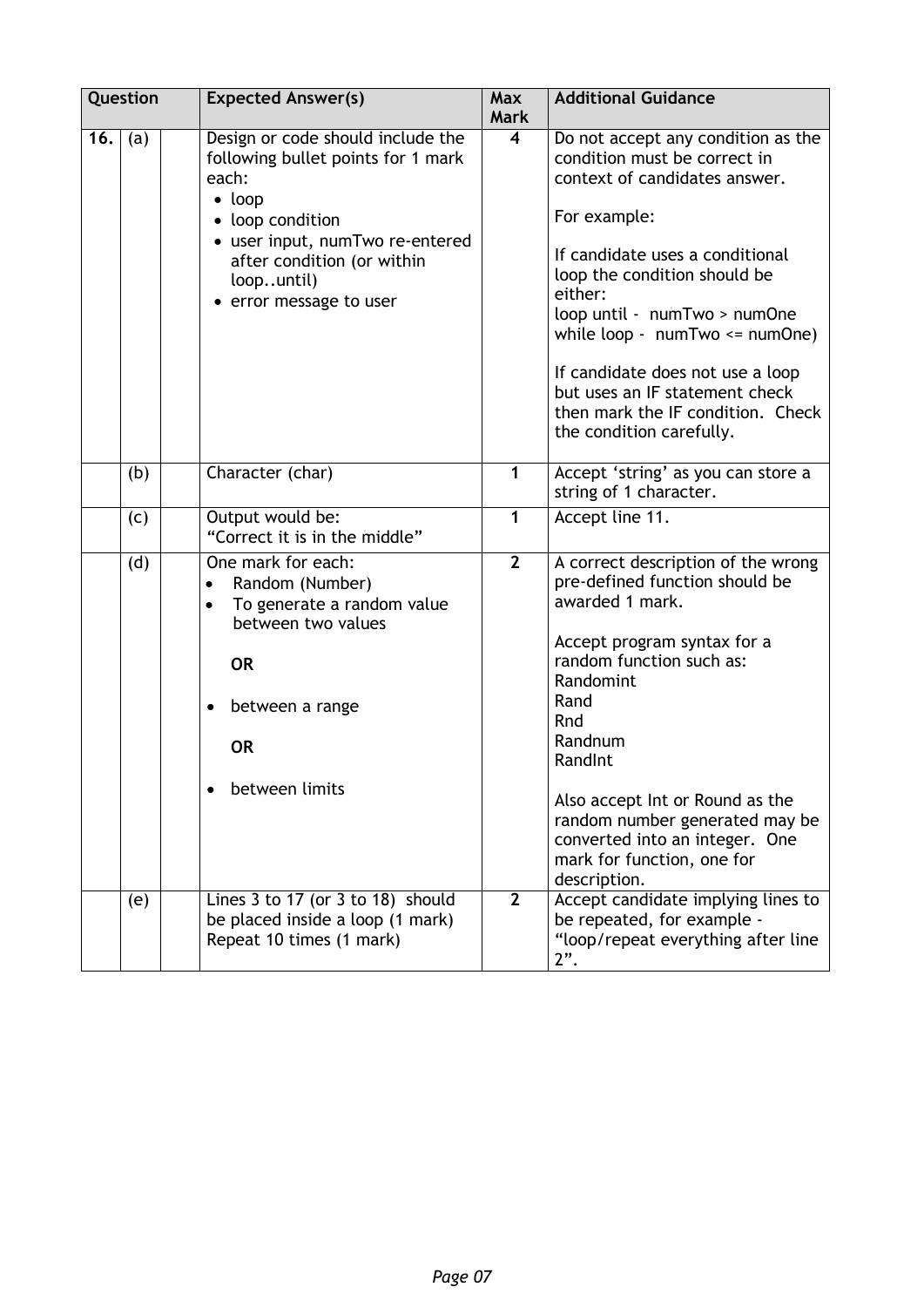| Question |     |      | <b>Expected Answer(s)</b>                                                                                                                                     | <b>Max</b><br><b>Mark</b> | <b>Additional Guidance</b>                                                                                                                                                         |
|----------|-----|------|---------------------------------------------------------------------------------------------------------------------------------------------------------------|---------------------------|------------------------------------------------------------------------------------------------------------------------------------------------------------------------------------|
| 17.      | (a) |      | Hierarchical                                                                                                                                                  | 1                         |                                                                                                                                                                                    |
|          | (b) |      | Description or naming of<br>storyboard<br>$\bullet$<br>wireframe                                                                                              | 1                         |                                                                                                                                                                                    |
|          | (c) |      | Description of function of<br>hyperlink:<br>provides navigation through a<br>website<br>click on hyperlink to move to<br>$\bullet$<br>another resource (page) | 1                         |                                                                                                                                                                                    |
|          | (d) | (i)  | Video                                                                                                                                                         | 1                         | Audio/Sound.                                                                                                                                                                       |
|          |     | (i)  | Looking for path and filename<br>resources/dunk.gif                                                                                                           | 1                         | Must be written as an address.<br>Do not accept:<br>resources dunk.gif<br>resources - dunk.gif<br>Also accept<br>/resources/dunk.gif<br>./resources/dunk.gif<br>resources\dunk.gif |
|          | (e) | (i)  | (hyper)link to another website                                                                                                                                | 1                         |                                                                                                                                                                                    |
|          |     | (ii) | <b>Uniform Resource Locator</b>                                                                                                                               | 1                         |                                                                                                                                                                                    |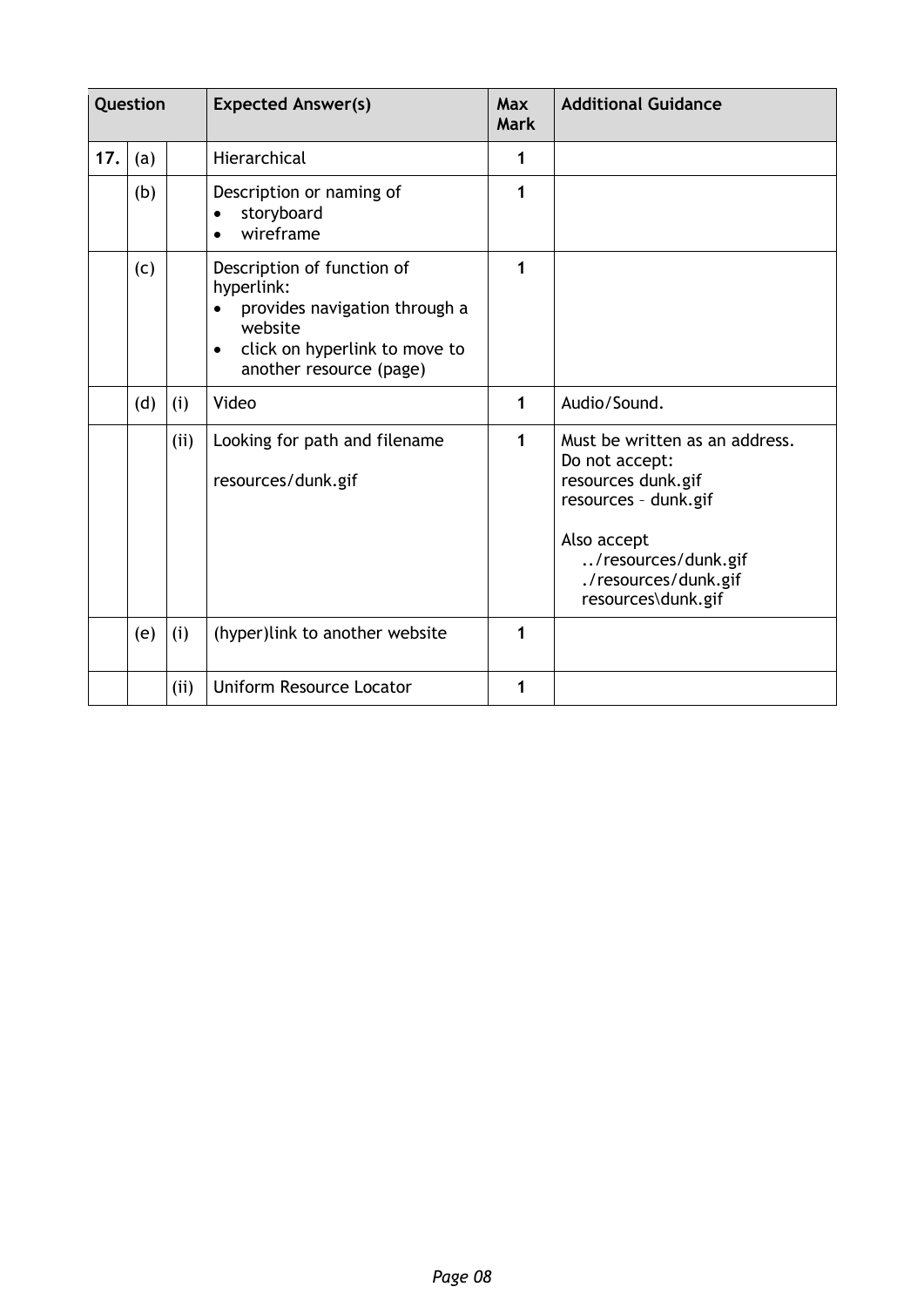| Question | <b>Expected Answer(s)</b>                                                                                                                                                               | <b>Max</b><br><b>Mark</b> | <b>Additional Guidance</b>                                                                                                                                                                                                                                                                                                                                                                                                                                                                                                                                                             |
|----------|-----------------------------------------------------------------------------------------------------------------------------------------------------------------------------------------|---------------------------|----------------------------------------------------------------------------------------------------------------------------------------------------------------------------------------------------------------------------------------------------------------------------------------------------------------------------------------------------------------------------------------------------------------------------------------------------------------------------------------------------------------------------------------------------------------------------------------|
| (iii)    | Calculating Resolution (1 mark)<br>7x600x5x600<br>Multiplying by Colour depth (1<br>mark)<br>$(12600000 \times 24)$<br>Convert to Megabytes (1 mark)<br>/8/1024/1024 = 36.048 Megabytes | $\overline{\mathbf{3}}$   | Correct answer with no working= 3<br>marks.<br>Rounding answer to 36MB would<br>be acceptable.<br>Wrong answer with no working $= 0$<br>marks.<br>If candidate makes only 1 error<br>marks should be awarded for the<br>remaining calculation being<br>carried out correctly.<br>Correct answer must contain<br>"appropriate" units. Allow:<br>36914.1 kB<br>36.05 MB<br>0.035 GB<br>Notes (common errors):<br>If candidate multiplies<br>7x5x600x24 then answer is<br>61.52kB (0.06MB). 2 marks<br>If candidate multiplies<br>7x5x600x600 then answer is<br>1538kB (1.502MB). 2 marks |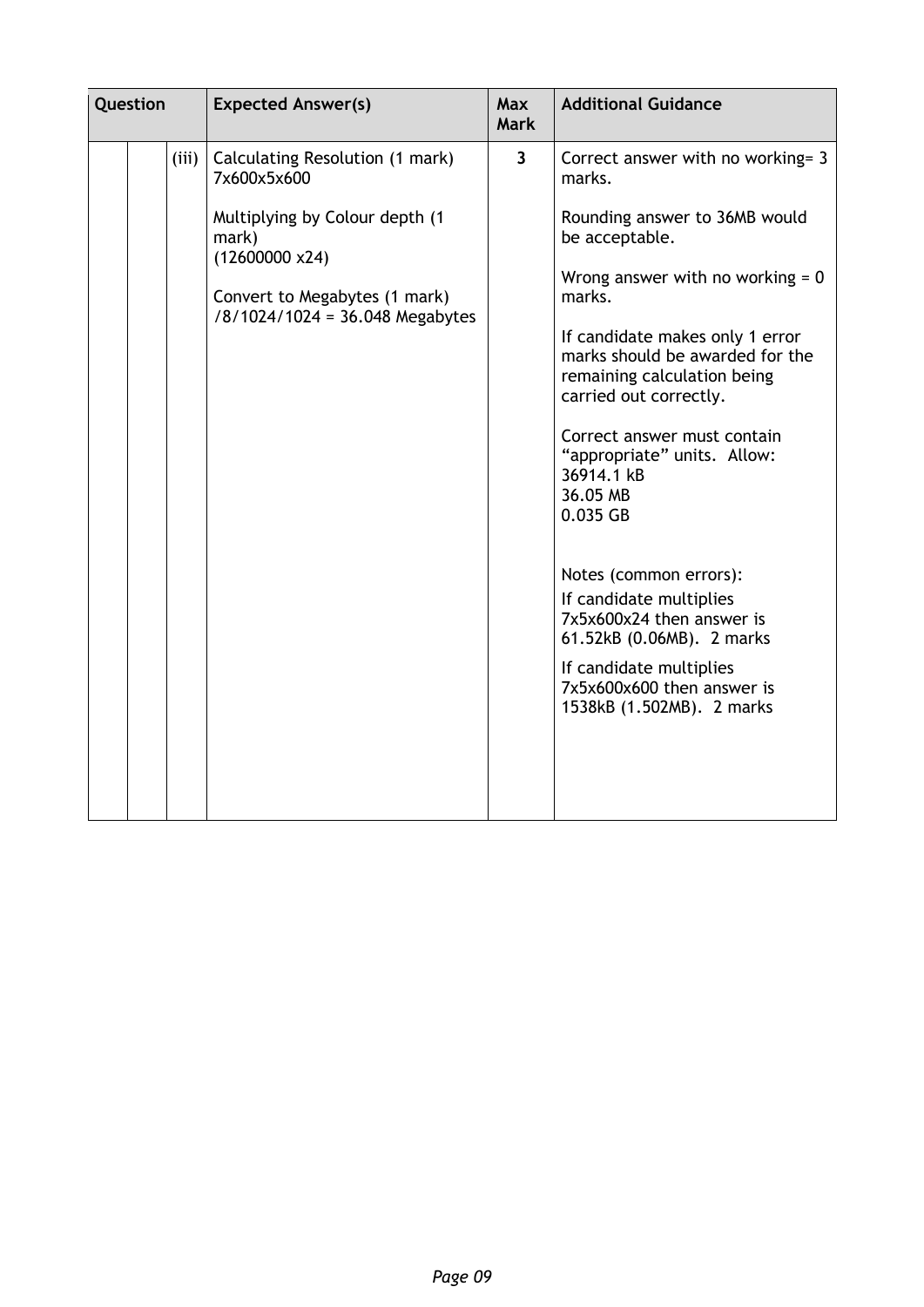| Question |     |      | <b>Expected Answer(s)</b>                                                                                                                                                                                                                                            | <b>Max</b><br><b>Mark</b> | <b>Additional Guidance</b>                                                                                                                                                                                                                                                                                                                                                   |
|----------|-----|------|----------------------------------------------------------------------------------------------------------------------------------------------------------------------------------------------------------------------------------------------------------------------|---------------------------|------------------------------------------------------------------------------------------------------------------------------------------------------------------------------------------------------------------------------------------------------------------------------------------------------------------------------------------------------------------------------|
| 18.      | (a) | (i)  | Increase file size                                                                                                                                                                                                                                                   | 1                         |                                                                                                                                                                                                                                                                                                                                                                              |
|          |     | (ii) | mp3                                                                                                                                                                                                                                                                  | 1                         | Candidates may give other<br>compressed audio formats they<br>are familiar with. Please check<br>alternative answers and award a<br>mark if correct.<br>No marks for mp4 as this is a<br>container file for storing video.                                                                                                                                                   |
|          | (b) | (i)  | <b>Hacking</b><br><b>OR</b><br><b>Unauthorised access</b>                                                                                                                                                                                                            | 1                         | No marks for "without permission"<br>as this simply repeats question<br>text.                                                                                                                                                                                                                                                                                                |
|          |     | (ii) | Description of one other offence<br>under CMA<br>Unauthorised access with<br>intent to commit<br>crime/further offences<br>Unauthorised modification of<br>$\bullet$<br>data                                                                                         | $\mathbf{1}$              | Accept spreading viruses and<br>malware, but not writing viruses<br>Note 1: If part (i) is answered<br>incorrectly then 'hacking' or<br>'unauthorised access' could then<br>be an acceptable answer for part<br>(ii) as this would now be "another<br>answer".<br>Note 2: If candidate refers to a<br>different act for part (i), part (ii)<br>must still relate to the CMA. |
|          | (c) |      | <b>Communications Act</b>                                                                                                                                                                                                                                            | 1                         |                                                                                                                                                                                                                                                                                                                                                                              |
|          | (d) | (i)  | Graphics are owned by someone<br>else<br><b>OR</b><br>Without permission he would<br>break the Copyright, Designs &<br><b>Patents Act</b>                                                                                                                            | 1                         |                                                                                                                                                                                                                                                                                                                                                                              |
|          |     | (ii) | Selection construct with<br>appropriate condition(1 mark)<br>IF answer $= A$<br>IF answer $=$ correct answer<br>IF question $3 = A$<br>Assignment to update totalscore<br>variable (1 mark)<br>totalscore TO totalscore + 1<br>add one to score<br>totalscore = $+1$ | $\overline{2}$            | No formal syntax is required as<br>candidates can write answer in<br>"pseudocode".<br>For example, use of $'=$ , $'=='$ or<br>'equals' would all be acceptable.                                                                                                                                                                                                              |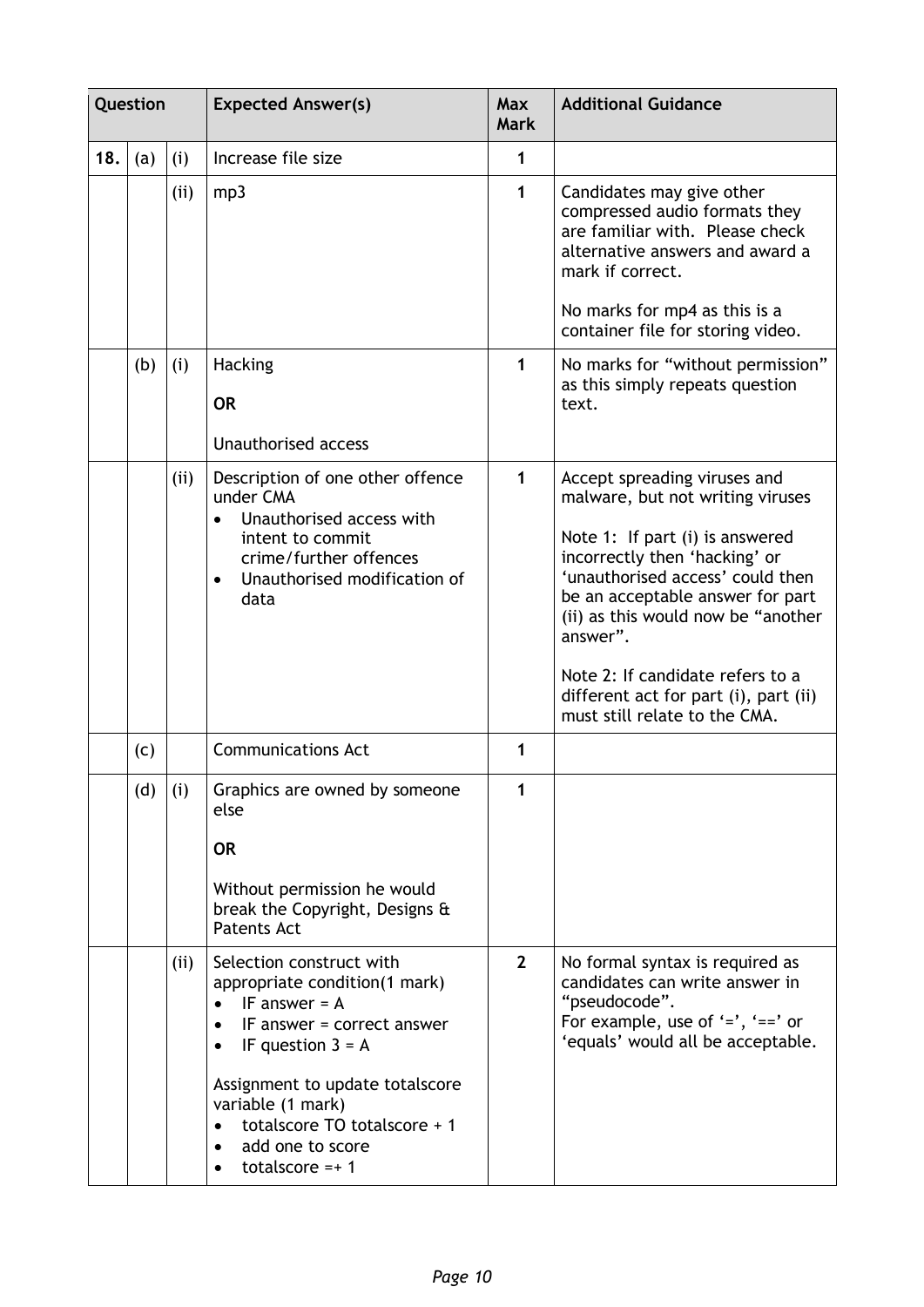| Question |     | <b>Expected Answer(s)</b>                                                                                                                                                                                                                                                                                                                          | <b>Max</b><br><b>Mark</b> | <b>Additional Guidance</b>                                                                                                    |
|----------|-----|----------------------------------------------------------------------------------------------------------------------------------------------------------------------------------------------------------------------------------------------------------------------------------------------------------------------------------------------------|---------------------------|-------------------------------------------------------------------------------------------------------------------------------|
|          | (e) | Any two for one mark each:<br>Right to view own personal<br>data<br>Right to have own data<br>corrected if incorrect<br>Right to seek compensation for<br>damages caused by inaccurate<br>information<br>Right to prevent data being<br>used for direct marketing<br>Right to ask for data to be<br>deleted (if it breaches the DPA<br>principles) | $\mathbf{2}$              | If the candidate answers questions<br>using a DPA principle but from the<br>subjects point of view then also<br>award a mark. |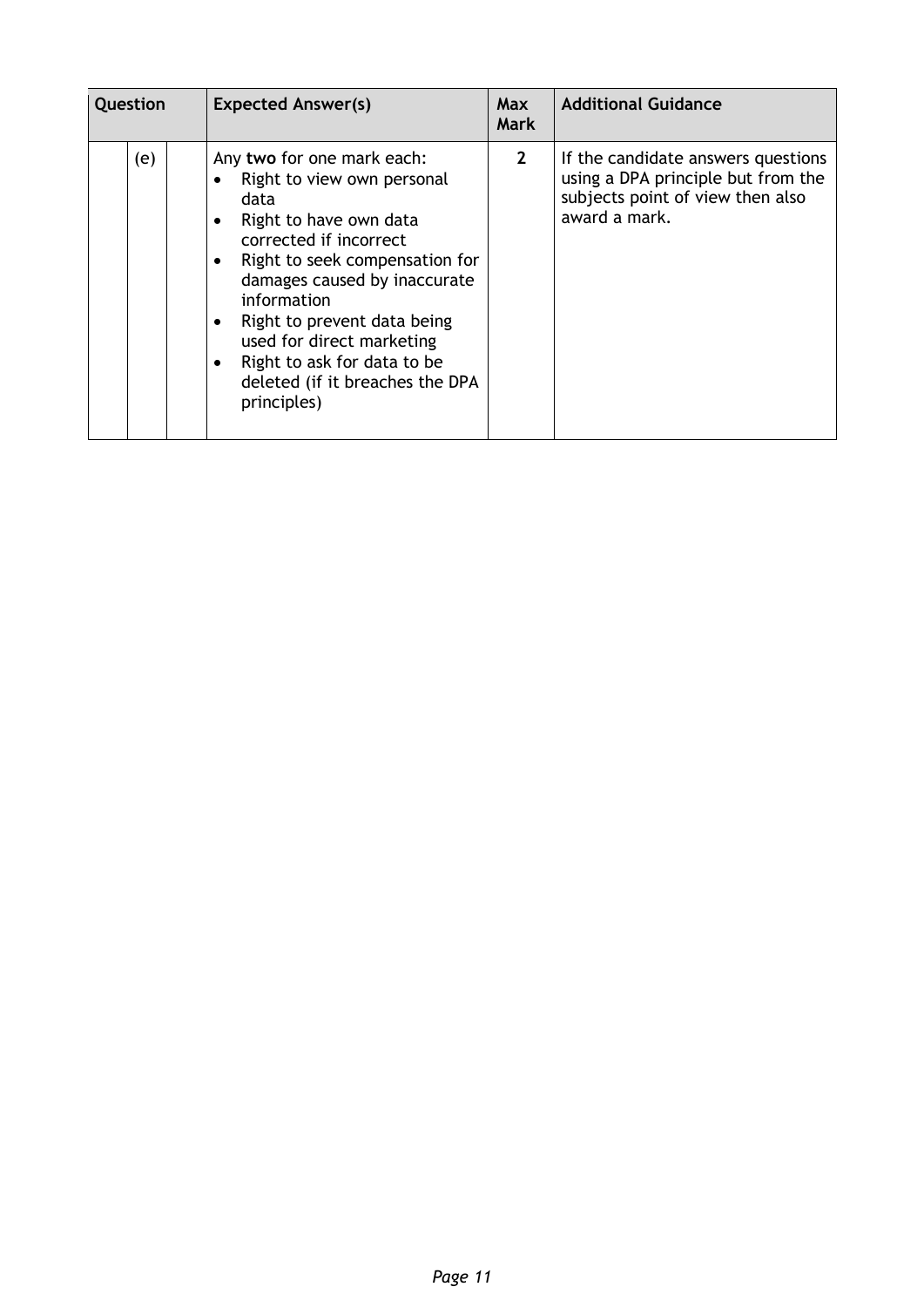|     | Question |       | <b>Expected Answer(s)</b>                                                                                                                                                                                                                                                                                                                                                                                    | <b>Max</b><br><b>Mark</b> | <b>Additional Guidance</b>                     |
|-----|----------|-------|--------------------------------------------------------------------------------------------------------------------------------------------------------------------------------------------------------------------------------------------------------------------------------------------------------------------------------------------------------------------------------------------------------------|---------------------------|------------------------------------------------|
| 19. | (a)      |       | Array - 1 mark<br>Of Real - 1 mark                                                                                                                                                                                                                                                                                                                                                                           | $\overline{2}$            |                                                |
|     | (b)      | (i)   | Description includes reference to:<br>line 1 - total set to 0<br>line 3 - loop<br>$\bullet$<br>line 4 - each cost is added to<br>previous total                                                                                                                                                                                                                                                              | $\overline{3}$            |                                                |
|     |          | (ii)  | Mantissa - 1 mark<br>Exponent - 1 mark                                                                                                                                                                                                                                                                                                                                                                       | $\overline{2}$            | 1 mark for 'floating point<br>representation'. |
|     |          | (iii) | A<br>Accept any answer that would have<br>explained the total being incorrect:<br>• logic error<br>• syntax error (DUE)<br>• not recompiled code<br>• program not saved before being re-<br>run<br>• program only calculates 5 costs<br>program has not been run<br>has not added on the 45.00<br>• line 3 has not been implemented<br>correctly<br>B<br>1 mark for stating how error could be<br>corrected. | 1<br>1                    |                                                |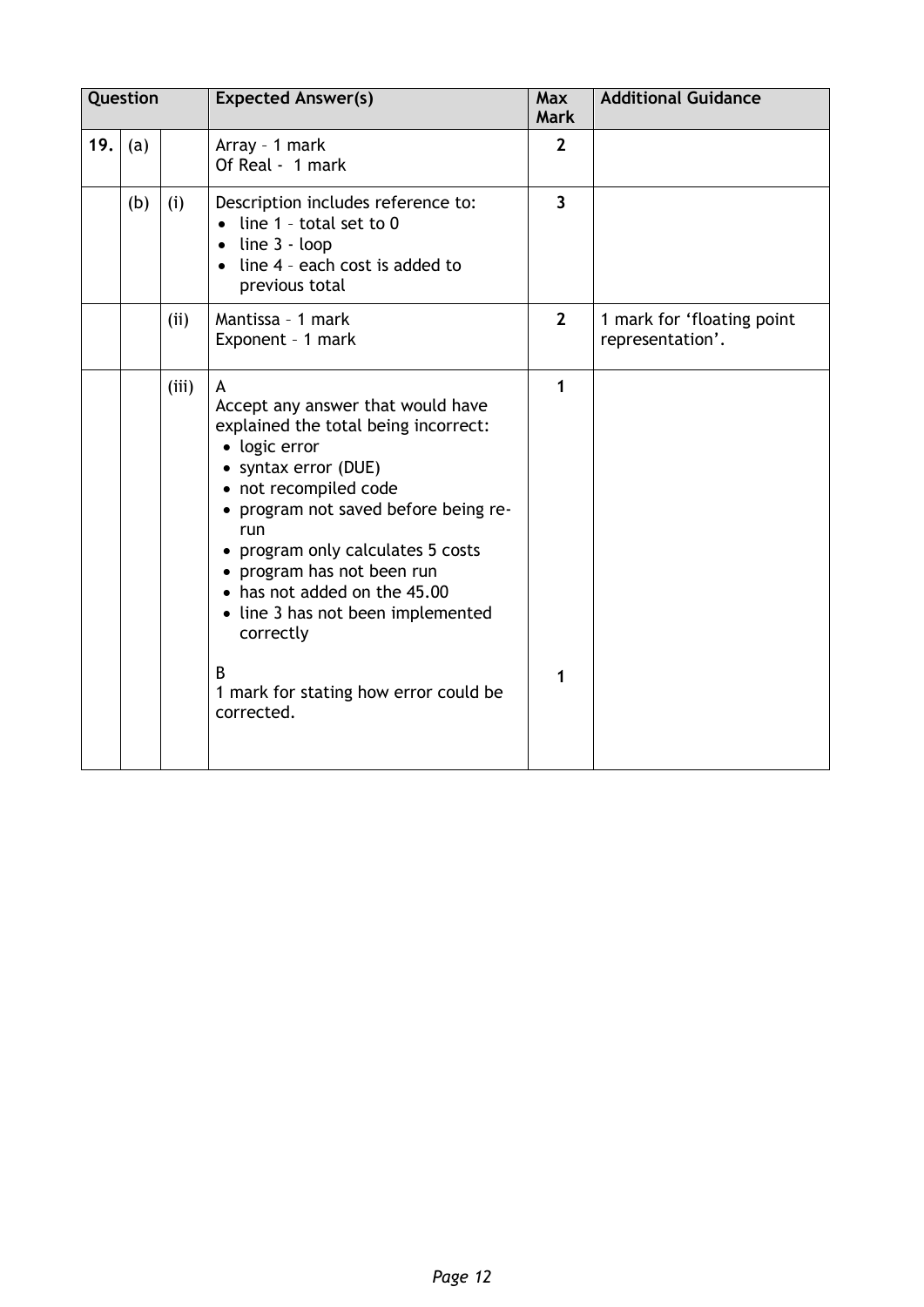| <b>Question</b> | <b>Expected Answer(s)</b>                                                                                                                                                                                                                                                                                                                                                                                                                                                                                                                                                                                                                                                                                                                                                                                                                                                                                                                                               | <b>Max</b><br><b>Mark</b> | <b>Additional Guidance</b>                                                                                                                  |
|-----------------|-------------------------------------------------------------------------------------------------------------------------------------------------------------------------------------------------------------------------------------------------------------------------------------------------------------------------------------------------------------------------------------------------------------------------------------------------------------------------------------------------------------------------------------------------------------------------------------------------------------------------------------------------------------------------------------------------------------------------------------------------------------------------------------------------------------------------------------------------------------------------------------------------------------------------------------------------------------------------|---------------------------|---------------------------------------------------------------------------------------------------------------------------------------------|
|                 | Additional - Error in question code<br>There were errors in the code of this<br>question and the Expected Answer(s)<br>above are appropriate for the code as<br>it was produced in the question paper.<br>However, to help prepare for future<br>examinations, the code should have<br>read:<br>Line 1 SET total = $0$<br>Line 2 SET counter = $0$<br>Line 3 DECLARE cost INITIALLY[35.00,<br>36.00, 40.00, 35.00, 42.50]<br>Line 4 REPEAT<br>Line 5 SET total = total + $cost(counter)$<br>Line 6 SET counter = counter + 1<br>Line 7 UNTIL counter = $4$<br>Line 8 SEND "The total cost = $E$ "&total<br><b>TO DISPLAY</b><br>This would result in these Expected<br>Answer(s):<br>19(b)(iii)(A)<br>logic error<br>counter only set to 4<br>program only calculates 5 costs<br>19(b)(iii)(B)<br>candidate answer links to response to<br>part (A):<br>logic error - change the counter value<br>counter only set to 4 - change to 5<br>allow for 6 values to be added | $\mathbf{1}$<br>1         | With SQA reference<br>language, indexing for both<br>Array and String starts from<br>zero. This is not the case in<br>some other languages. |
| (c)             | Used to join text and variables<br>together<br><b>OR</b><br>Output includes both text and variables<br>together<br><b>OR</b><br>Used to join strings                                                                                                                                                                                                                                                                                                                                                                                                                                                                                                                                                                                                                                                                                                                                                                                                                    | $\mathbf{1}$              | Also accept joining variables<br>to other variables.<br>Also accept an example of<br>concatenation.                                         |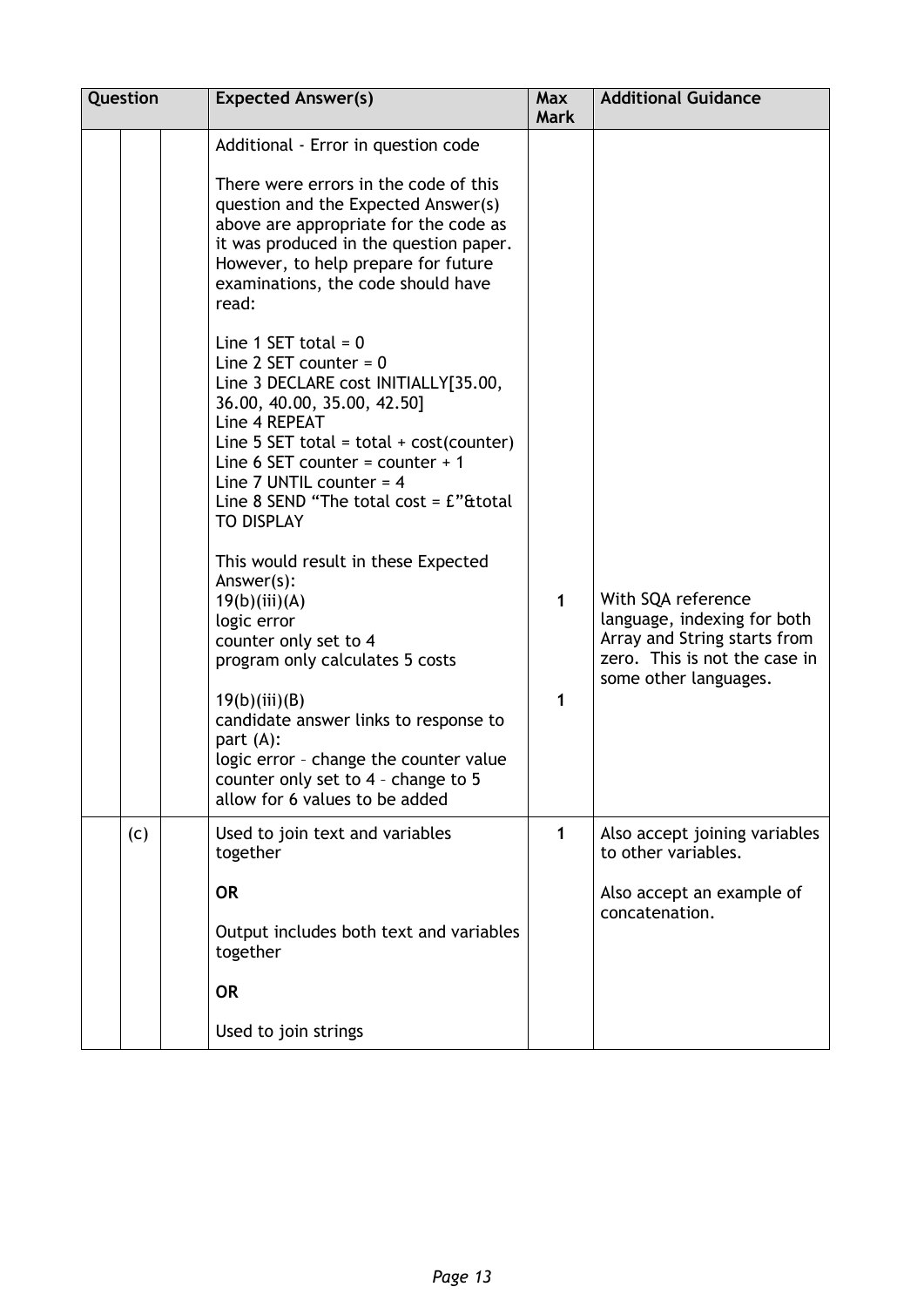|     | Question |       | <b>Expected Answer(s)</b>                                                                                                                                                                                                           | <b>Max</b><br><b>Mark</b> | <b>Additional Guidance</b>                                                                                |
|-----|----------|-------|-------------------------------------------------------------------------------------------------------------------------------------------------------------------------------------------------------------------------------------|---------------------------|-----------------------------------------------------------------------------------------------------------|
| 20. | (a)      |       | Blocks attempts to access a device<br><b>OR</b>                                                                                                                                                                                     | 1                         | Accept blocks malware.                                                                                    |
|     |          |       | Filters incoming traffic                                                                                                                                                                                                            |                           |                                                                                                           |
|     | (b)      |       | Encryption encodes a file (1)<br>so that it is unreadable (1) by<br>others                                                                                                                                                          | $\mathbf{2}$              | Encoding could be implied by<br>stating encrypted data:<br>requires a key<br>$\bullet$<br>is meaningless. |
|     | (c)      | (i)   | Any Input device from:<br>touch screen<br>$\bullet$<br>digital camera<br>microphone<br>Any Output device from:<br>(HD) display<br>speakers                                                                                          | $\overline{2}$            |                                                                                                           |
|     |          | (ii)  | Any Interface type device from:<br>USB $(3.0)$<br>$\bullet$<br>(Micro) HDMI<br>Headphone jack                                                                                                                                       | 1                         |                                                                                                           |
|     |          | (iii) | Any one for 1 mark from<br>Temporary storage of data<br>$\bullet$<br>Handling of status signals<br>$\bullet$<br>Data conversion - serial to<br>$\bullet$<br>parallel<br>Voltage conversion<br>٠<br>Communication between<br>devices | 1                         | Do not accept "to connect two<br>devices".                                                                |
|     |          | (iv)  | Two reasons for incompatibility<br>(1 mark each)<br>OS version too old (4.1 needs<br>4.4 or higher)<br>Lack of storage(16 Gigabyte<br>٠<br>needs 32 Gigabyte)                                                                       | $\overline{2}$            |                                                                                                           |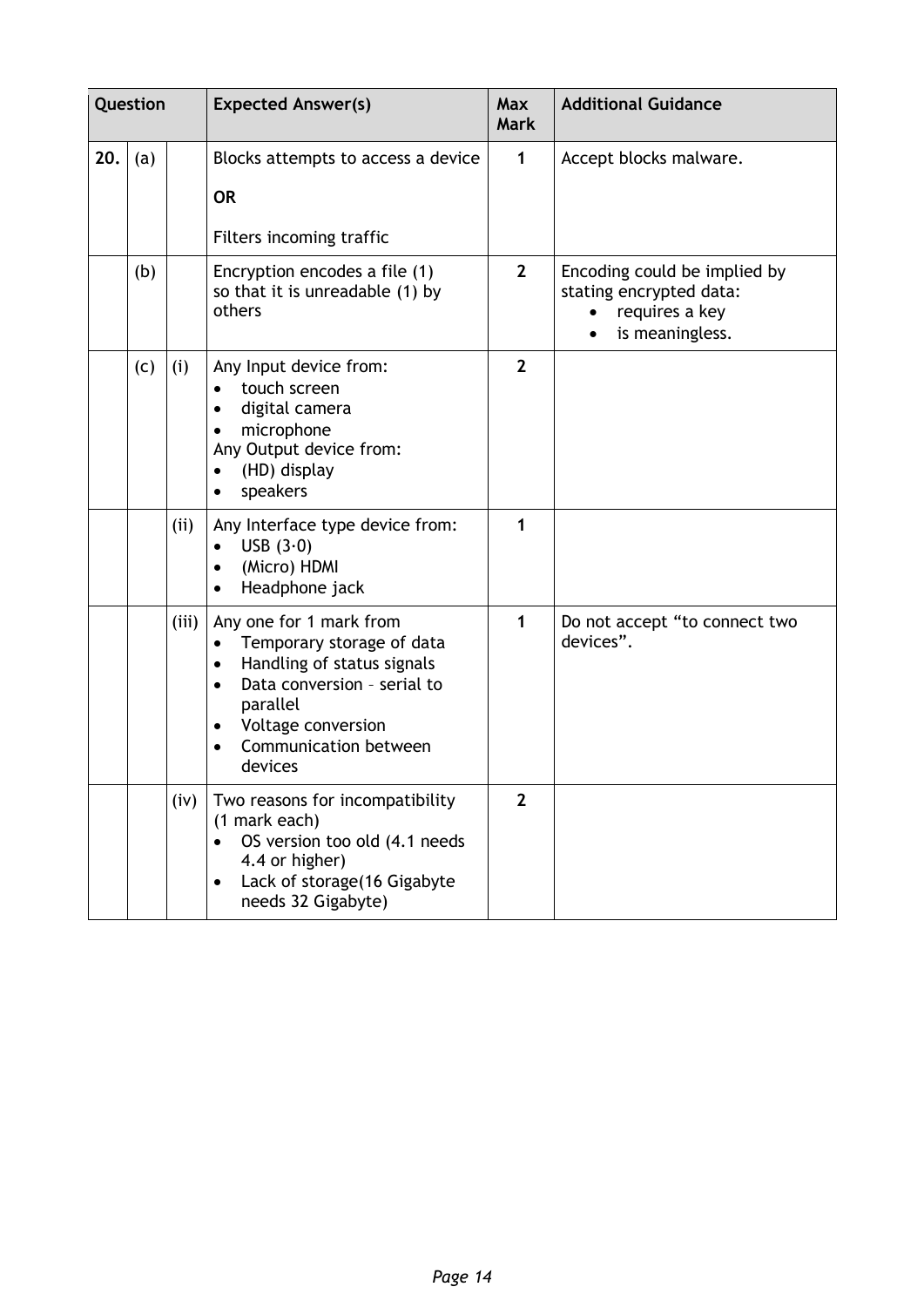| Question |     | <b>Expected Answer(s)</b>                                                                                                                                                                                                                                                                                                                                                                                                 | <b>Max</b><br><b>Mark</b> | <b>Additional Guidance</b> |
|----------|-----|---------------------------------------------------------------------------------------------------------------------------------------------------------------------------------------------------------------------------------------------------------------------------------------------------------------------------------------------------------------------------------------------------------------------------|---------------------------|----------------------------|
|          | (d) | One reason that describes<br>difference in interaction between<br>user and device<br>Smartphone screen size much<br>smaller so less room for text<br>and menus to be displayed<br>Input device used to make<br>selection is touch screen so<br>need larger icons and text<br>than can be selected using<br>touch input<br>smartphone interface has<br>fewer objects allowing for<br>faster download to portable<br>device |                           |                            |

| Question |     |     | <b>Expected Answer(s)</b>                                                                                                                          |                                                                                                                                | <b>Max</b><br><b>Mark</b> | <b>Additional Guidance</b>                                                                                                                                                                                                                                            |
|----------|-----|-----|----------------------------------------------------------------------------------------------------------------------------------------------------|--------------------------------------------------------------------------------------------------------------------------------|---------------------------|-----------------------------------------------------------------------------------------------------------------------------------------------------------------------------------------------------------------------------------------------------------------------|
| 21.      | (a) | (i) | Any one from:<br>• Provides a visual representation<br>which can be easier to<br>understand<br>· Illustrates flow of data/sequence<br>of processes |                                                                                                                                | 1                         |                                                                                                                                                                                                                                                                       |
|          |     | (i) | Input validation                                                                                                                                   |                                                                                                                                | $\mathbf{1}$              |                                                                                                                                                                                                                                                                       |
|          | (b) |     | or                                                                                                                                                 | IF/while (1 mark)<br>numPlayers <= 4 (1 mark)<br>numGames $\leq$ =3 (1 mark)<br>numPlayers <5 (1 mark)<br>numGames <4 (1 mark) |                           | No specific mark for use of AND as<br>it is stated in the decision.<br>No formal syntax is required as<br>candidates can write answer in<br>"pseudocode".<br>For example, use of ' $\leq$ ' and '= $\leq$ '<br>or 'less than or equal to' would all<br>be acceptable. |
|          | (c) | (i) | <b>Test Data</b><br><b>Type</b><br>Normal<br><b>Extreme</b><br><b>Exceptional</b>                                                                  | <b>Expected Result</b><br>Booking accepted<br>Booking accepted<br>Not valid number<br>of players                               | $\overline{\mathbf{3}}$   | Allow Normal for first answer as<br>extreme test data is a sub-set of<br>normal test data.                                                                                                                                                                            |
|          |     | (i) | Run time/Execution error                                                                                                                           |                                                                                                                                | 1                         |                                                                                                                                                                                                                                                                       |